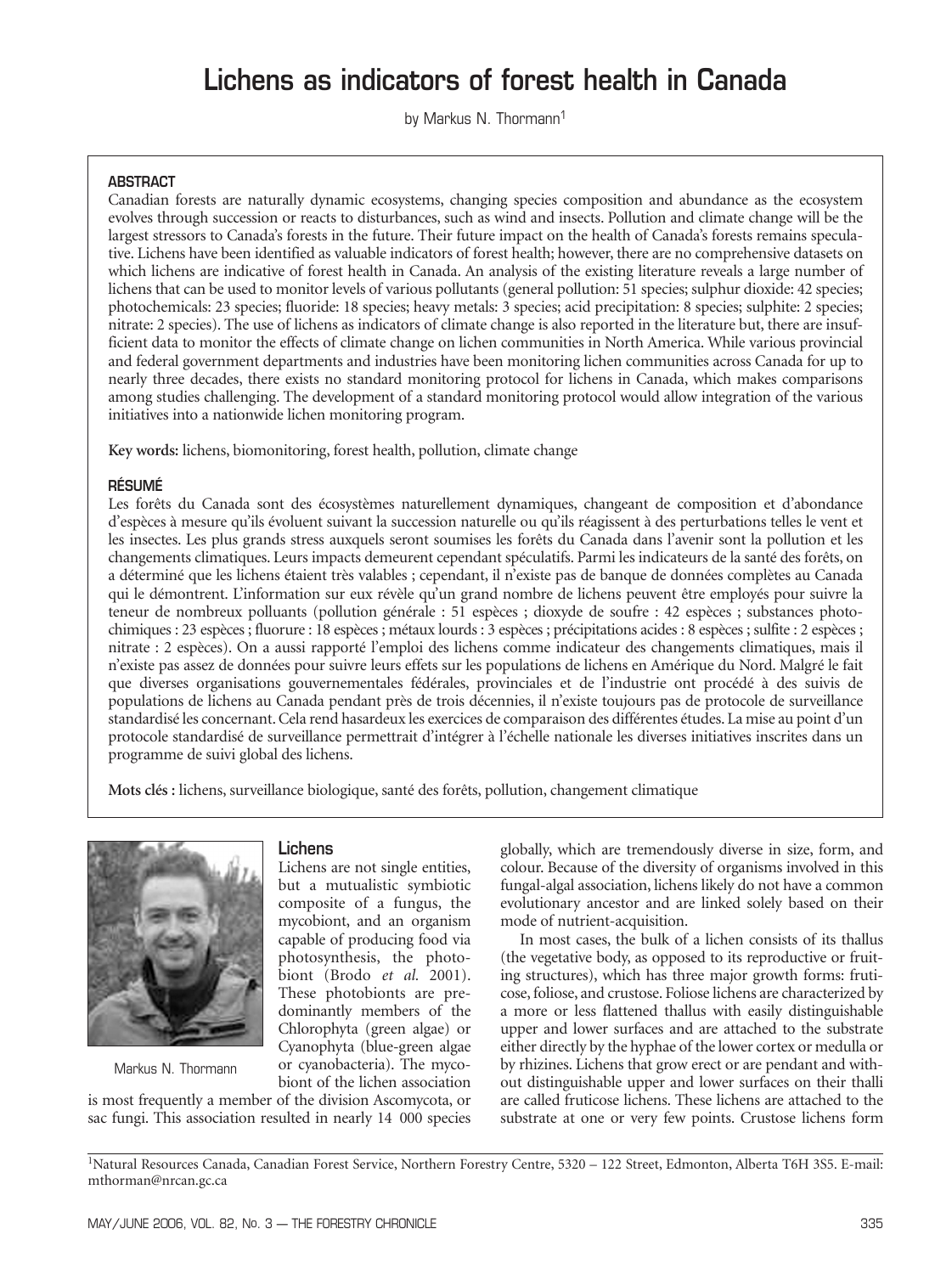crusts over their substrates. Their entire lower surface grows on and among the particles that constitute the substrate; hence, they can not be removed from the substrate in one piece (Brodo *et al.* 2001).

Most lichens thrive in high light and moisture but moderate temperature habitats, maximizing rates of photosynthesis while limiting rates of respiration. These conditions are frequently found in coastal regions, the canopies of temperate rain forests and montane tropical cloud forests, and some coastal fog forests. Within these habitats, a multitude of microhabitats exist that are colonized by lichens in an effort to outcompete faster-growing vascular plants and bryophytes. While lichens are very abundant and significantly contribute to the overall productivity in these forests, they are also very common in continental and northern forests and can be used as indicators of forest health there as well. Lichens can grow on almost every natural substrate, including tree bark, wood, rock, soil, leaves, peat, mosses, and other lichens. In contrast to their non-lichenized cousins, lichens derive very little, if any, nourishment from their substrate. Despite the variety of substrates colonized by lichens, most lichens are generally restricted to certain substrate types, i.e., tree lichens are rarely found on rocks, and limestone lichens are rarely found on granite. Lichens play significant roles almost everywhere they occur. They form the dominant vegetation over about 8% of the Earth's terrestrial surface, influencing the growth and development of other plants and animals within the same habitat. Lichens have been called "nature's pioneers" because of their ability to colonize bare rock surfaces and they are usually the first plant-like organisms to become established on exposed surfaces (Brodo *et al.* 2001). Subsequently, they are involved in the process of soil formation and soil stabilization. The ability of lichens to colonize new habitats lies in their resistance to drought, they are self-sufficient in their acquisition and synthesis of nutrients, and their propagules are very small, enabling them to become established on almost all surfaces.

This manuscript outlines the value of lichens as indicators of forest health, pollution, and climate change and then addresses some biomonitoring programs currently in use in Canada. Recommendations for future research conclude this paper.

# Lichens as Indicators of Forest Health in Canada

Biomonitoring, the use of biological organisms to detect environmental changes caused by anthropogenic or natural impingements, involves three steps before a successful monitoring system is established (background data compilation on air quality and emission sources and pollutants, field work and reconnaissance surveys, establishment and maintenance of the biomonitoring system; Enns 1996). Effective biomonitoring programs require the use of appropriate bioindicators. These are preferentially lichens that have a timely, accurate, and precise tracking-history for several decades, including *Alectoria sarmentosa* (Ach.) Ach., *Platismatia glauca* (L.) Culb. & C. Culb., *Hypogymnia enteromorpha* (Ach.) Nyl., and *Hypogymnia physodes* (L.) Nyl. (Enns 1996).

It is challenging to define what constitutes a "healthy" forest. In general terms, healthy forests maintain and sustain desirable ecosystem functions and processes. A healthy forest is manifested through a spectrum of ecological indicators,

including those related to biodiversity change, resilience to disturbances, wildlife habitats, aesthetic appeal, and resource sustainability. Forests are naturally dynamic ecosystems, often changing species composition and abundance as the ecosystem evolves through succession or reacts to disturbances, such as wind and insects (CFS 1999). One approach to measure forest health is to measure a set of variables in a forest. These variables may include stand age and composition, dependent plant and animal species, and/or soil physical and chemical variables. In the end though, the variables are only "indicators" of a healthy forest and do not allow us to diagnose a specific problem. These indicators can be used to pinpoint an emerging or already existing problem in the forest or indicate that an existing problem is being alleviated.

As a result of the sensitivity to disturbances demonstrated by lichens, they have recently been identified as useful indicators of forest health; however, there are no comprehensive datasets in which lichens are indicative of healthy forests in Canada. Canada's forests have been shaped by natural disturbances, such as wildfire, insect outbreaks, and other diseases, for centuries. Timber harvesting, resource extraction, industrial exploration and pollution, and climate change compound these impacts on forests. For example, clearcutting in uneven-aged stands, increasingly uncommon in Canada today, can create even-aged tree stands and significantly reduce the lichen diversity of these stands due to the loss of habitat heterogeneity (Rose 1992). The removal of trees results in habitat fragments, which are more prone to deleterious inbreeding effects and demographic instability, both of which can lead to population declines and possible extirpation or extinction (Freedman 1995). This was shown with the declining populations of the rare foliose lichen *Erioderma pedicellatum* (Hue) P.M. Jörg. in Newfoundland (Ringius 1997). This lichen depends on the presence of all successional stages of the forest and very specific microhabitat conditions (humidity, bark pH, light intensity) to complete its life-cycle (Ringius 1997).

Certain lichens are restricted to forests that have been anthropogenically undisturbed for long periods (e.g., 200–800 years; Brodo *et al.* 2001). These forests are characterized by trees and understory vegetation of different age classes, dead standing trees, prostrate dead and decomposing trees, and openings in the canopy. In addition, these mature forests have thick, moist soils, which contribute to a microclimate that assures a relatively homogeneous soil moisture content uncommon to younger forests (Brodo *et al.* 2001). These factors create a variety of unique habitats, which result in a greater species diversity, particularly for lichen species (Selva 1994). For example, the upper canopies of coastal rain forest trees contain virtually self-sustaining habitats, of which lichens are a vital component. Many species of *Pseudocyphellaria*, *Chaenotheca*, *Nephroma*, *Lobaria*, and *Usnea* occur exclusively in these forests and can be used as indicator species for different forest types (Brodo *et al.* 2001). These types of data are of particular interest to forest managers and natural resource departments interested in conserving forest species diversity.

# Pollution

The most widespread pollution disturbances affecting forests in Canada are sulphur dioxide, nitrogen oxides, fluorides,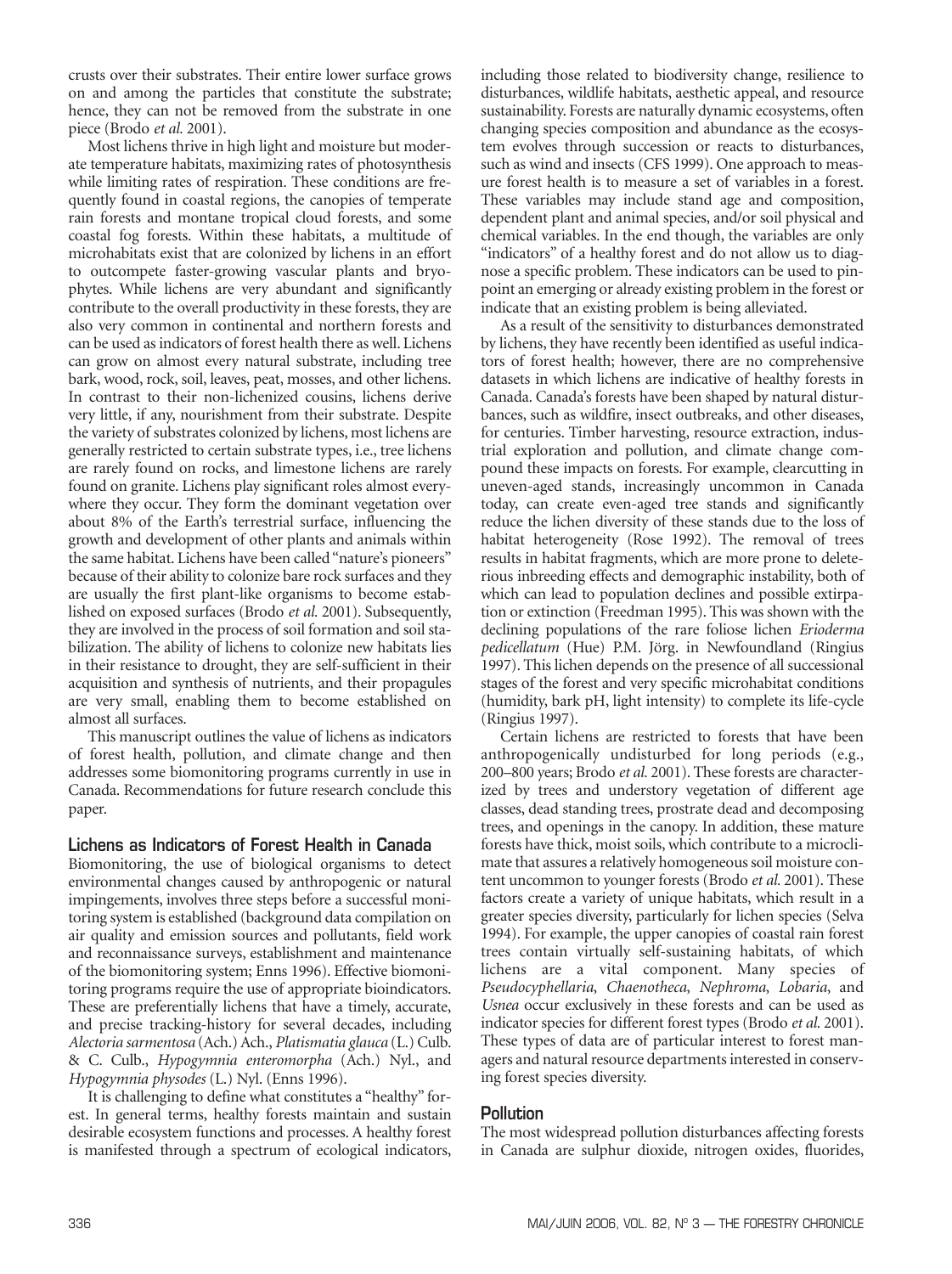photochemical toxins, heavy metals, and acid precipitation. Generally, two approaches are used to examine the impact of pollution on lichens: (1) analyze lichen samples for concentrations of pollutants with increasing distance from the source(s) of pollution (Richardson 1988) and (2) comparative long-term observations of lichen communities (Hawksworth and Rose 1970). The first approach lends itself well to measuring changes in concentrations of heavy metals, sulphur, fluorine, and chlorinated hydrocarbons in lichen thalli (Bacci *et al.* 1986, MacKenzie 1986). The second approach is useful in analyzing changes in lichen communities in a particular area in response to a combination of pollutants (Hawksworth and Rose 1970). This includes the decreased occurrence or disappearance of previously common lichen species or the appearance or increasing occurrence of previously less common taxa. The use of lichens as indicators of environmental pollution has received a lot of attention over the past 30 years, resulting in more than 1500 abstracted publications worldwide.

Lichens are particularly valuable as pollution bioindicators, because they are very sensitive to changes in air quality due to a lack of a protective cuticle and wax layer and the absence of stomata that facilitate the uptake of gaseous molecules (Häffner *et al.* 2001). Hence, they readily exhibit visible responses in addition to physiological responses following exposure to atmospheric pollutants. These impacts are usually exacerbated in ecosystems with elevated humidity (Goward and Schofield 1983), such as along oceanic coasts, rivers, and lakes. Non-bioindicator species may only exhibit invisible physiological responses. Previous studies have shown an increasing sensitivity from foliose to fruticose to crustose species, likely in response to an increase in the absorbing surface area. In addition, the mycobiont may play an important role in the overall tolerance of the lichen to pollutants. For example, the outer fungal layers differ among lichens in thickness, morphology, density, and detoxification capabilities (Türk *et al.* 1974, Miszalski and Niewiadomska 1993). Moreover, trace metal concentrations in lichen tissues are directly proportional to environmental concentrations of these metals (Sloof 1995, Bari *et al.* 2001). Therefore, lichens lend themselves very well to monitor spatial and/or temporal deposition patterns of trace elements (Richardson 1988). From a temporal perspective, the resolving power of lichens, i.e., their ability to distinguish between temporal gradients, is about two weeks (Boonpragob and Nash 1990).

The responses of numerous lichens to various pollutants have been investigated, with the majority of those studies having occurred in central and northern Europe and the U.S.A., concentrating on sulphur dioxide, fluoride, and photochemical pollution. In an effort to monitor air pollution using nonvascular plants, the U.S.D.A. Forest Service of the Pacific Northwest and Alaska Regions summarized existing information on lichen sensitivities to various pollutants for the Pacific Northwest and identified numerous lichens that can be used in that region to monitor air pollution<sup>2</sup>. Although their lichen sensitivity ratings are specific to the Pacific Northwest, they were designed to provide a wide margin of error for variability of a species' response to pollution under variable climates, substrates, or topographic and microhabitat exposures.

Table 1 provides a list of common lichen species used as indicators of pollution for maritime (NL, PE, NS, NB), central (ON, PQ), western (MB, SK, AB, B.C.), and northern (northern regions of provinces and YT, NT, NU) Canada. These lichens are described and depicted in Brodo *et al.* (2001), and their identification is generally unproblematic with minimal training. Table 1 was compiled from published information in North America about the sensitivity of lichen species to different pollutants and their commonness across the major geographical regions in Canada.

## Climate Change

There is a considerable range in the prediction of regional changes in future temperatures, approaching 10 ºC in some regions by 2100 (IPCC 2001). Therefore, it is desirable to develop specialized techniques to monitor the effects of climate change at the local scale. Lichens have not been used as extensively (Press *et al.* 1998, Insarov *et al.* 1999, van Herk *et al.* 2002, Parmesan and Yohe 2003) as bryophytes (see review in Gignac 2001) to monitor local climate changes; however, they may prove to be valuable organisms for such an endeavour. Lichens are poikilohydric organisms, i.e., lacking mechanisms for regulating water uptake and loss (Green and Lange 1994). Thus, even small deviations in microclimatic condition influence the abundance and diversity of the lichen community (Canters *et al.* 1991, Renhorn *et al.* 1997). Seasonal and environmental changes influence rates of various metabolic pathways in lichens, including photosynthesis, nitrogen fixation, and respiration (Galun 1988). As a result, changes in macroclimatic conditions due to natural or anthropogenic influences may result in range extensions in both latitude and elevation and increasing occurrences of thermophilic species in ecosystems from which they were previously absent (Frahm and Klaus 2001).

To date, the influence of climate change on lichen communities has mostly been studied in Europe. For example, thermophilic lichen species, e.g., *Physcia americana* G. Marr. and *Heterodermia obscurata* (Nyl.) Trevis., indigenous to tropical, subtropical, and warm-temperate regions have recently been collected with increasing frequencies in cool-temperate countries of central Europe, including Germany and The Netherlands (van Herk and Aptroot 1999, Wolfskeel and van Herk 2000, van Herk *et al.* 2002). Moreover, in a short-term field experiment on the effects of increasing temperatures on plant communities in subarctic alpine Sweden, it was determined that lichen cover and species richness increased with increasing atmospheric temperatures at the expense of bryophytes (Molau and Alatalo 1998), resulting in a complex plant community shift. These shifts in community structure were predicted to be the result of altered nutrient-cycling dynamics, moisture availability, shifts in light intensity, and different temperature and humidity optima for different vegetation strata. There are no studies that have investigated the effects of climate change on lichen communities in Canada.

Examples of Biomonitoring Using Lichens in Canada Several Canadian industries and federal and provincial governments have established biomonitoring programs across the country. Some are recent, while others have been ongoing for decades. Since these programs were established independently, their sampling protocols differ substantially.

<sup>2</sup>http://www.nacse.org/lichenair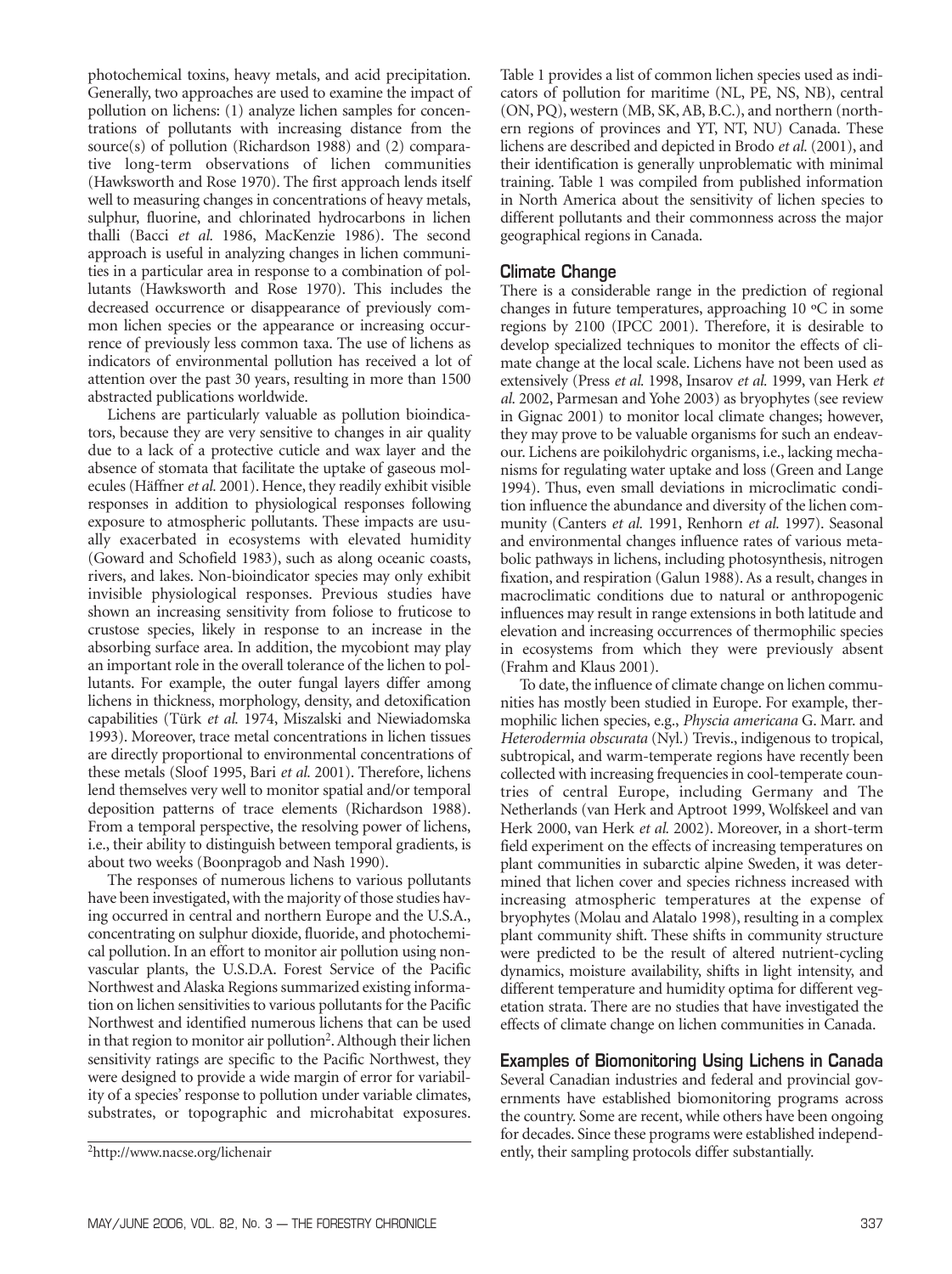Table 1. Lichen species used as indicators for various pollutants. Note, not all lichen species occur in all provinces of each region in Canada. "Eastern Canada" – NL, PE, NS, NB; "Central Canada" – PQ, ON; "Western Canada" – MB, SK, AB, B.C.; "Northern Canada" – northern regions of provinces, YT, NT, NU. Brackets indicate very restricted distributions within the respective region.

| Pollutant | Lichen indicator species                       |                          |                          |                   | Eastern Canada Central Canada Western Canada Northern Canada |
|-----------|------------------------------------------------|--------------------------|--------------------------|-------------------|--------------------------------------------------------------|
| General   | Alectoria imshaugii                            | $\overline{\phantom{0}}$ |                          | (X)               |                                                              |
|           | Alectoria vancouverensis                       |                          |                          | (X)               |                                                              |
|           | Bryoria capillaris                             | X                        | X                        | X                 | X                                                            |
|           | Bryoria friabilis                              | $\qquad \qquad -$        |                          | X                 | $\overline{\phantom{0}}$                                     |
|           | Bryoria fuscescens                             | X                        | X                        | $\mathbf X$       | X                                                            |
|           | Bryoria glabra                                 | (X)                      |                          | (X)               |                                                              |
|           | Bryoria trichodes                              | (X)                      | $\mathbf X$              | $\qquad \qquad -$ |                                                              |
|           | Cavernularia hultenii                          | $\overline{\phantom{0}}$ |                          | (X)               |                                                              |
|           | Cavernularia lophyrea                          | $\overline{\phantom{0}}$ |                          | (X)               |                                                              |
|           | Cladonia bellidiflora                          | $\mathbf X$              | X                        | (X)               | $\mathbf X$                                                  |
|           | Collema nigrescens                             | X                        | (X)                      | (X)               |                                                              |
|           | Fuscopannaria leucostictoides                  | $\qquad \qquad -$        |                          | X                 |                                                              |
|           | Fuscopannaria mediterranea                     | $\qquad \qquad -$        |                          | X                 |                                                              |
|           | Leptogium cyanescens                           | X                        | (X)                      | -                 |                                                              |
|           | Leptogium saturninum                           | X                        | X                        | $\mathbf X$       | Χ                                                            |
|           | Lobaria oregana                                | $\qquad \qquad -$        |                          | (X)               |                                                              |
|           | Lobaria pulmonaria                             | X                        | X                        | X                 |                                                              |
|           | Lobaria scrobiculata                           | X                        |                          | $\mathbf X$       |                                                              |
|           | Melanelia fuliginosa                           | X                        | (X)                      | (X)               |                                                              |
|           | Menegazzia terebrata                           | X                        | (X)                      | (X)               |                                                              |
|           | Nephroma bellum                                | X                        | X                        | X                 |                                                              |
|           | Nephroma helveticum                            | X                        | X                        | (X)               |                                                              |
|           | Nephroma laevigatum                            | X                        | $\overline{\phantom{0}}$ | (X)               |                                                              |
|           |                                                | X                        | (X)                      | X                 |                                                              |
|           | Nephroma parile                                |                          | X                        | X                 |                                                              |
|           | Nephroma resupinatum<br>Nodobryoria abbreviata | $\overline{\phantom{0}}$ |                          | (X)               |                                                              |
|           |                                                |                          |                          |                   |                                                              |
|           | Nodobryoria oregana                            | $\qquad \qquad -$<br>X   | (X)                      | (X)               |                                                              |
|           | Normandina pulchella                           | X                        |                          | (X)<br>(X)        |                                                              |
|           | Pannaria rubiginosa                            |                          | —                        |                   |                                                              |
|           | Parmeliopsis hyperopta                         | X<br>X                   | X<br>$\mathbf X$         | X<br>$\mathbf X$  | X<br>$\mathbf X$                                             |
|           | Peltigera canina                               |                          |                          | $\mathbf X$       |                                                              |
|           | Peltigera collina                              | $\qquad \qquad -$        | $\overline{\phantom{0}}$ |                   | $\overline{\phantom{0}}$                                     |
|           | Peltigera rufescens                            | $\mathbf X$              | $\mathbf X$              | $\mathbf X$<br>X  | $\mathbf X$                                                  |
|           | Physcia aipolia                                | X                        | X                        |                   | $\mathbf X$                                                  |
|           | Physconia enteroxantha                         | —                        |                          | $\mathbf X$       |                                                              |
|           | Physconia perisidiosa                          | $\qquad \qquad -$        |                          | X                 |                                                              |
|           | Pseudocyphellaria anomala                      |                          |                          | (X)               |                                                              |
|           | Pseudocyphellaria anthraspis                   | $\overline{\phantom{0}}$ |                          | (X)               |                                                              |
|           | Pseudocyphellaria crocata                      | X                        | (X)                      | (X)               |                                                              |
|           | Ramalina menziesii                             | $\overline{\phantom{0}}$ |                          | (X)               |                                                              |
|           | Ramalina pollinaria                            | (X)                      | (X)                      | X                 |                                                              |
|           | Ramalina roesleri                              | X                        | (X)                      | (X)               |                                                              |
|           | Ramalina thrausta                              | (X)                      | (X)                      | X                 |                                                              |
|           | Sticta fuliginosa                              | (X)                      | (X)                      | (X)               |                                                              |
|           | Sticta limbata                                 |                          |                          | (X)               |                                                              |
|           | Sticta weigelii                                | $\equiv$                 |                          | (X)               |                                                              |
|           | Usnea hirta                                    | (X)                      | X                        | X                 |                                                              |
|           | Usnea longissima                               | X                        | (X)                      | (X)               |                                                              |
|           | Vulpicida canadensis                           |                          |                          | X                 |                                                              |
|           | Xanthoparmelia cumberlandia                    | X                        | (X)                      | $\mathbf X$       |                                                              |
|           | Xanthoria candelaria                           | $\overline{\phantom{0}}$ |                          | X                 | $\mathbf X$                                                  |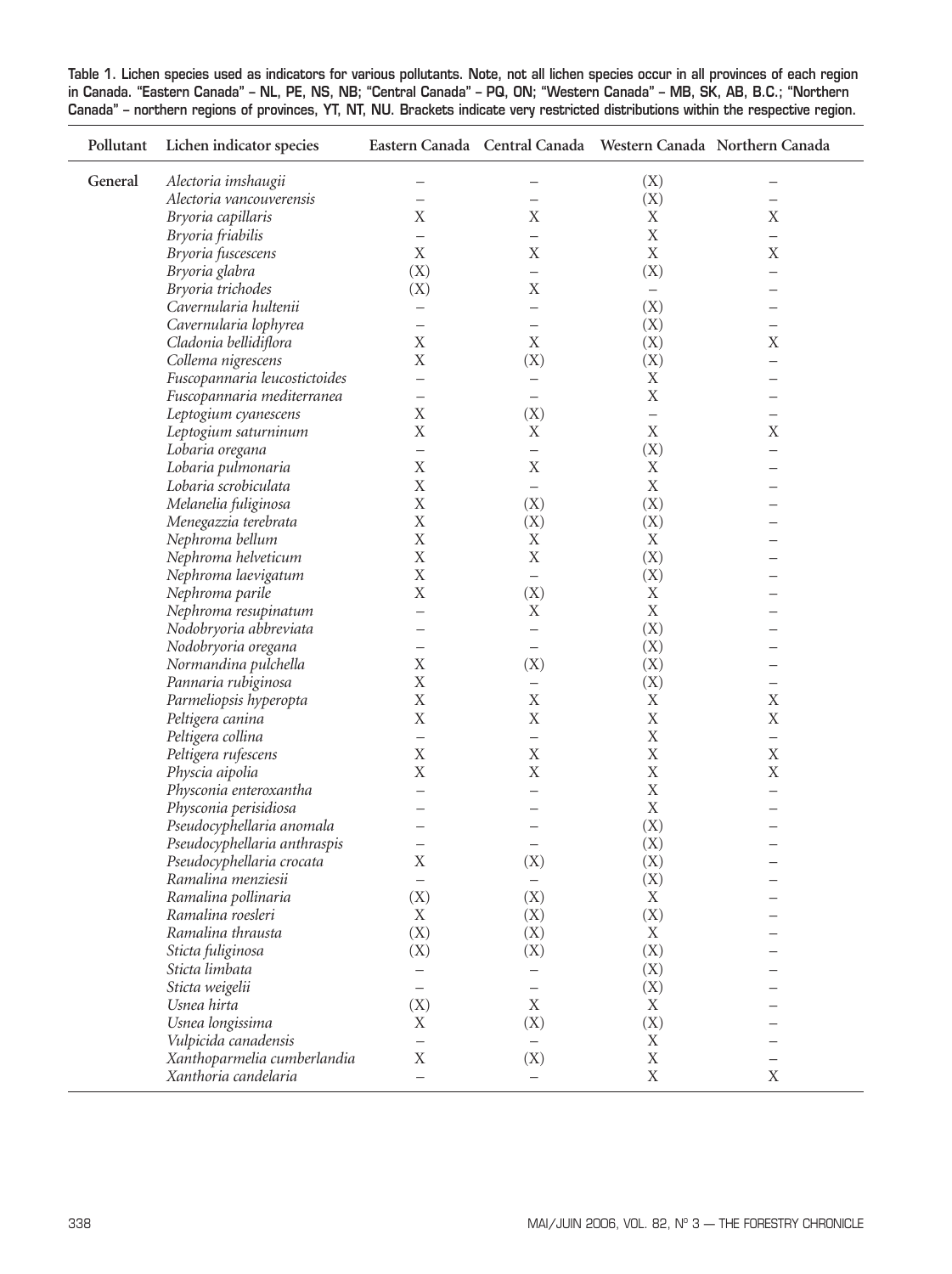| Pollutant | Lichen indicator species                     |                          |                            |                          | Eastern Canada Central Canada Western Canada Northern Canada |
|-----------|----------------------------------------------|--------------------------|----------------------------|--------------------------|--------------------------------------------------------------|
| Sulphur   | Alectoria sarmentosa                         | X                        |                            | $\mathbf X$              |                                                              |
| dioxide   | Bryoria capillaris                           | $\mathbf X$              | $\mathbf X$                | $\mathbf X$              | $\mathbf X$                                                  |
|           | Bryoria fuscenscens                          | $\mathbf X$              | X                          | X                        | X                                                            |
|           | Bryoria glabra                               | (X)                      | $\equiv$                   | (X)                      |                                                              |
|           | Bryoria trichodes                            | (X)                      | X                          | $\overline{\phantom{0}}$ |                                                              |
|           | Candelaria concolor                          | $\overline{\phantom{0}}$ | (X)                        | $\mathbf X$              |                                                              |
|           | Cladina mitis                                | X                        | X                          | X                        | X                                                            |
|           |                                              |                          |                            |                          |                                                              |
|           | Cladina rangiferina                          | $\mathbf X$              | $\mathbf X$                | $\mathbf X$              | $\mathbf X$                                                  |
|           | Cladonia bellidiflora                        | $\mathbf X$              | $\mathbf X$                | (X)                      | $\mathbf X$                                                  |
|           | Coccocarpia palmicola                        | $\mathbf X$              |                            |                          |                                                              |
|           | Erioderma pedicellatum                       | $\mathbf X$              |                            | $\overline{\phantom{0}}$ |                                                              |
|           | Hypogymnia enteromorpha                      | $\qquad \qquad -$        |                            | Χ                        |                                                              |
|           | Hypogymnia physodes                          | $\mathbf X$              | X                          | $\mathbf X$              | $\mathbf X$                                                  |
|           | Hypogymnia tubulosa                          | X                        | (X)                        | $\mathbf X$              | $\overline{\phantom{0}}$                                     |
|           | Lobaria linita                               | $\qquad \qquad -$        |                            | X                        | $\mathbf X$                                                  |
|           | Lobaria oregana                              | $\overline{\phantom{0}}$ |                            | (X)                      |                                                              |
|           | Lobaria pulmonaria                           | Χ                        | X                          | X                        |                                                              |
|           | Lobaria scrobiculata                         | $\mathbf X$              | $\overline{\phantom{0}}$   | $\mathbf X$              |                                                              |
|           |                                              |                          | $\mathbf X$                | X                        |                                                              |
|           | Melanelia subaurifera                        | $\mathbf X$              |                            |                          |                                                              |
|           | Nephroma bellum                              | $\mathbf X$              | $\mathbf X$                | $\mathbf X$              |                                                              |
|           | Nephroma helveticum                          | $\mathbf X$              | $\mathbf X$                | (X)                      |                                                              |
|           | Nephroma laevigatum                          | $\mathbf X$              |                            | (X)                      |                                                              |
|           | Nephroma parile                              | $\mathbf X$              | (X)                        | X                        |                                                              |
|           | Nodobryoria oregana                          | $\qquad \qquad -$        |                            | X                        |                                                              |
|           | Normandina pulchella                         | $\mathbf X$              | (X)                        | (X)                      |                                                              |
|           | Parmelia squarrosa                           | $\mathbf X$              | (X)                        | (X)                      |                                                              |
|           | Parmelia sulcata                             | $\mathbf X$              | $\mathbf X$                | X                        | X                                                            |
|           | Parmeliopsis hyperopta                       | $\mathbf X$              | $\mathbf X$                | X                        | $\mathbf X$                                                  |
|           |                                              |                          |                            |                          |                                                              |
|           | Parmotrema chinense                          | $\overline{\phantom{0}}$ | (X)                        | (X)                      | $\overline{\phantom{0}}$                                     |
|           | Physcia caesia                               | $\mathbf X$              | $\mathbf X$                | X                        | X                                                            |
|           | Physconia enteroxantha                       | $\overline{\phantom{0}}$ | $\overline{\phantom{0}}$   | $\mathbf X$              | $\overline{\phantom{0}}$                                     |
|           | Platismatia glauca                           | $\mathbf X$              | X                          | $\mathbf X$              | $\mathbf X$                                                  |
|           | Ramalina farinacea                           | $\mathbf X$              | (X)                        | (X)                      | $\overline{\phantom{0}}$                                     |
|           | Ramalina pollinaria                          | (X)                      | (X)                        | X                        |                                                              |
|           | Rhizoplaca chrysoleuca                       | $\overline{\phantom{0}}$ | $\overline{\phantom{0}}$   | X                        |                                                              |
|           | Sticta fuliginosa                            | (X)                      | (X)                        | (X)                      |                                                              |
|           | Sticta limbata                               | -                        |                            | (X)                      |                                                              |
|           | Sticta weigelii                              |                          |                            | (X)                      |                                                              |
|           | Tuckermannopsis chlorophylla                 | —                        | -                          | $\mathbf X$              |                                                              |
|           | Usnea hirta                                  | (X)                      | $\mathbf X$                | $\mathbf X$              |                                                              |
|           |                                              |                          |                            |                          |                                                              |
|           | Xanthoria fallax                             | $\overline{\phantom{0}}$ | (X)                        | X                        |                                                              |
|           | Xanthoria polycarpa                          | $\mathbf X$              | (X)                        | X                        |                                                              |
| Photo-    | Alectoria sarmentosa                         | X                        |                            | $\mathbf X$              |                                                              |
| chemicals | Bryoria friabilis                            | $\overline{\phantom{m}}$ |                            | $\mathbf X$              |                                                              |
|           | Collema nigrescens                           | $\mathbf X$              | (X)                        | (X)                      |                                                              |
|           | Evernia prunastri                            | (X)                      | (X)                        | X                        |                                                              |
|           | Lobaria linita                               | $\overline{\phantom{0}}$ | $\overline{\phantom{0}}$   | $\mathbf X$              | (X)                                                          |
|           | Melanelia subaurifera                        | $\mathbf X$              | $\mathbf X$                | $\mathbf X$              |                                                              |
|           | Nodobryoria abbreviata                       |                          |                            | (X)                      |                                                              |
|           | Parmelia hygrophila                          | $\qquad \qquad -$        |                            | X                        | —                                                            |
|           |                                              | $\mathbf X$              | $\mathbf X$                | $\mathbf X$              | $\mathbf X$                                                  |
|           | Parmelia sulcata                             |                          | $\mathbf X$                |                          |                                                              |
|           |                                              |                          |                            | X                        | $\mathbf X$                                                  |
|           | Peltigera canina                             | $\mathbf X$              |                            |                          |                                                              |
|           | Peltigera collina                            | $\overline{\phantom{0}}$ | $\qquad \qquad -$          | $\mathbf X$              | $\qquad \qquad -$                                            |
|           | Peltigera didactyla                          | $\mathbf X$              | $\mathbf X$                | $\mathbf X$              | $\mathbf X$                                                  |
|           | Peltigera rufescens<br>Phaeophyscia sciastra | $\mathbf X$<br>(X)       | $\mathbf X$<br>$\mathbf X$ | $\mathbf X$<br>X         | $\mathbf X$<br>$\mathbf X$                                   |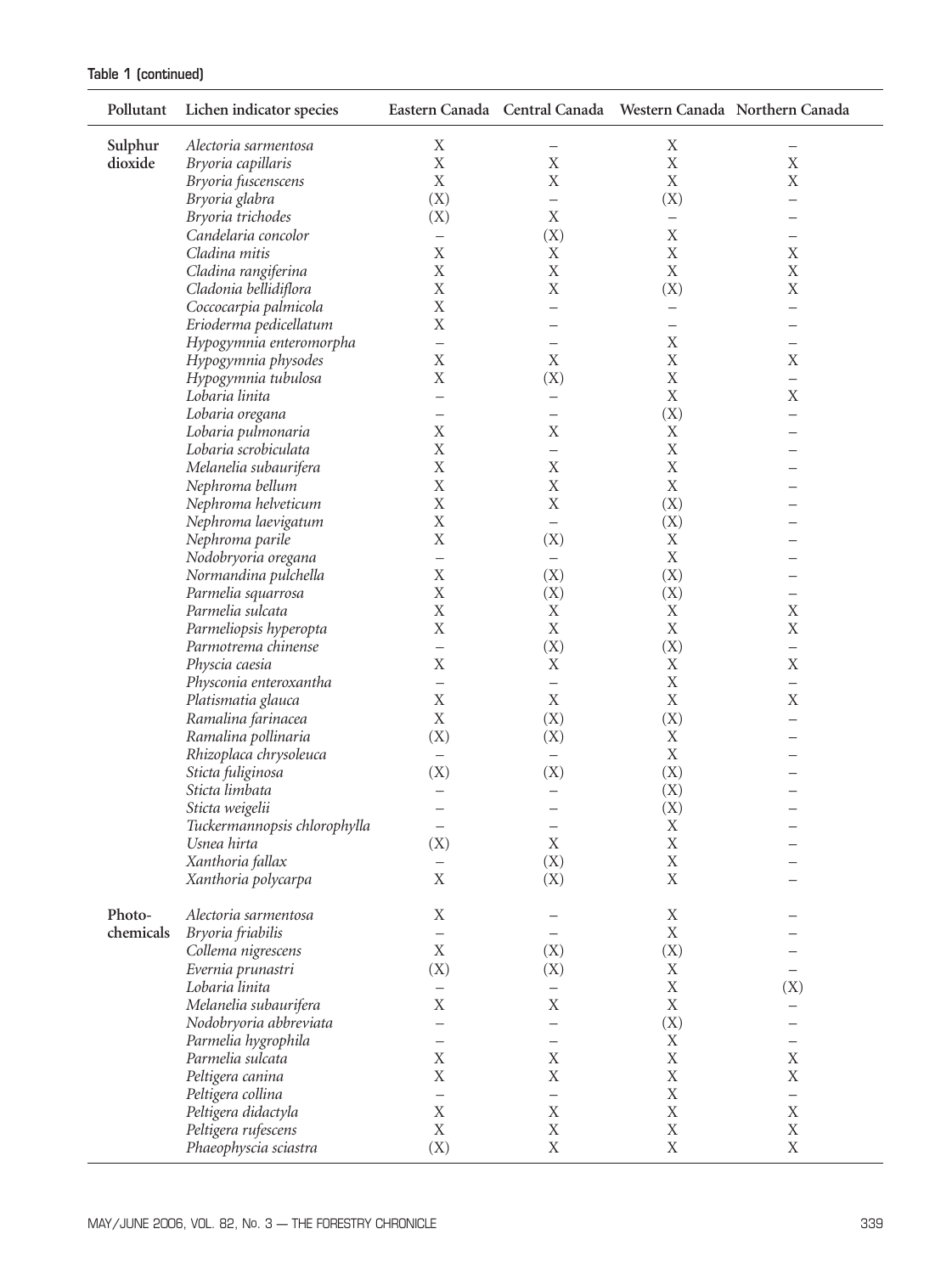| Pollutant | Lichen indicator species     |                          |                          |             | Eastern Canada Central Canada Western Canada Northern Canada |
|-----------|------------------------------|--------------------------|--------------------------|-------------|--------------------------------------------------------------|
|           | Physcia aipolia              | $\mathbf X$              | X                        | X           | X                                                            |
|           | Platismatia glauca           | $\mathbf X$              | $\mathbf X$              | $\mathbf X$ | $\mathbf X$                                                  |
|           | Pseudocyphellaria anthraspis | $\equiv$                 | $\overline{\phantom{0}}$ | (X)         | $\overline{\phantom{0}}$                                     |
|           | Ramalina farinacea           | X                        | (X)                      | X           |                                                              |
|           | Rhizoplaca chrysoleuca       | $\overline{\phantom{0}}$ |                          | $\mathbf X$ |                                                              |
|           | Solorina crocea              | $\overline{\phantom{0}}$ | $\overline{\phantom{0}}$ | $\mathbf X$ | Χ                                                            |
|           | Usnea longissima             | X                        | (X)                      | (X)         | —                                                            |
|           | Vulpicida canadensis         | $\overline{\phantom{0}}$ | $\overline{\phantom{0}}$ | X           | $\overline{\phantom{0}}$                                     |
|           | Xanthoria candelaria         | $\overline{\phantom{0}}$ |                          | $\mathbf X$ | $\mathbf X$                                                  |
| Fluoride  | Bryoria capillaris           | X                        | $\mathbf X$              | X           | $\mathbf X$                                                  |
|           | Candelaria concolor          | $\overline{\phantom{0}}$ | (X)                      | X           | $\overline{\phantom{0}}$                                     |
|           | Hypogymnia physodes          | X                        | X                        | $\mathbf X$ | Χ                                                            |
|           | Hypogymnia tubulosa          | X                        | (X)                      | X           | —                                                            |
|           | Melanelia subaurifera        | $\mathbf X$              | X                        | $\mathbf X$ | $\overline{\phantom{0}}$                                     |
|           | Parmelia saxatilis           | X                        | $\mathbf X$              | $\mathbf X$ | $\mathbf X$                                                  |
|           | Parmelia sulcata             | $\mathbf X$              | $\mathbf X$              | $\mathbf X$ | $\mathbf X$                                                  |
|           | Peltigera canina             | $\mathbf X$              | $\mathbf X$              | $\mathbf X$ | $\mathbf X$                                                  |
|           | Phaeophyscia orbicularis     | (X)                      | (X)                      | $\mathbf X$ | $\overline{\phantom{0}}$                                     |
|           | Physcia adscendens           | X                        | X                        | $\mathbf X$ | $\mathbf X$                                                  |
|           | Physcia aipolia              | $\mathbf X$              | $\mathbf X$              | $\mathbf X$ | $\mathbf X$                                                  |
|           | Physcia caesia               | $\mathbf X$              | $\mathbf X$              | $\mathbf X$ | $\mathbf X$                                                  |
|           | Physcia tenella              | $\mathbf X$              | $\mathbf X$              | $\mathbf X$ | $\mathbf X$                                                  |
|           | Punctelia subrudecta         | (X)                      | $\mathbf X$              | (X)         | $\overline{\phantom{0}}$                                     |
|           | Ramalina farinacea           | X                        | (X)                      | X           | —                                                            |
|           | Vulpicida pinastri           | X                        | X                        | X           | X                                                            |
|           | Xanthoria fallax             | $\overline{\phantom{0}}$ | (X)                      | $\mathbf X$ | $\overline{\phantom{0}}$                                     |
|           | Xanthoria polycarpa          | X                        | (X)                      | X           |                                                              |
| Metals    | Cladina arbuscula            | X                        | X                        | X           | X                                                            |
|           | Cladina rangiferina          | X                        | X                        | $\mathbf X$ | $\mathbf X$                                                  |
|           | Flavoparmelia caperata       | X                        | $\mathbf X$              | (X)         | —                                                            |
| Acid rain | Cladina mitis                | X                        | $\mathbf X$              | X           | $\mathbf X$                                                  |
|           | Cladina stellaris            | $\mathbf X$              | $\mathbf X$              | $\mathbf X$ | $\mathbf X$                                                  |
|           | Flavoparmelia caperata       | X                        | $\mathbf X$              | (X)         |                                                              |
|           | Lobaria pulmonaria           | X                        | $\mathbf X$              | X           |                                                              |
|           | Lobaria scrobiculata         | $\mathbf X$              | $\overline{\phantom{0}}$ | $\mathbf X$ |                                                              |
|           | Peltigera membranacea        | $\mathbf X$              | $(\mathbf{X})$           | $\mathbf X$ |                                                              |
|           | Sticta limbata               | $\overline{\phantom{0}}$ |                          | (X)         |                                                              |
|           | Umbilicaria mammulata        | $\mathbf X$              | $\mathbf X$              |             |                                                              |
| Sulphite  | Ramalina pollinaria          | (X)                      | (X)                      | Χ           |                                                              |
|           | Xanthoria fallax             |                          | (X)                      | $\mathbf X$ |                                                              |
| Nitrate   | Ramalina pollinaria          | (X)                      | (X)                      | $\mathbf X$ |                                                              |
|           | Xanthoria fallax             | -                        | (X)                      | $\mathbf X$ |                                                              |

# Table 1 (continued)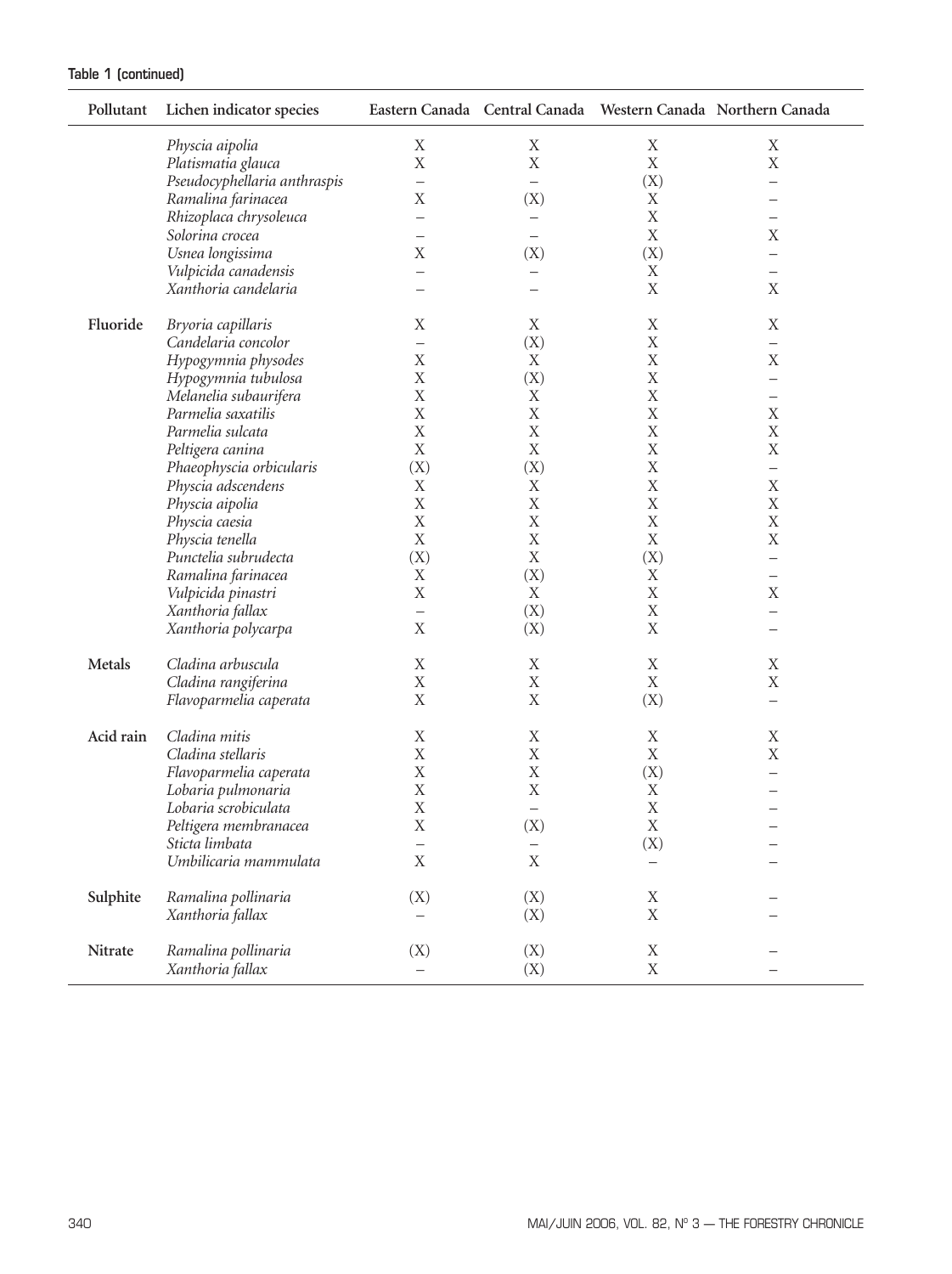The Ecological Monitoring and Assessment Network (EMAN) consists of linked organizations and individuals involved in ecological monitoring in Canada to detect, describe, and report on ecosystem changes. EMAN is a cooperative partnership of federal, provincial and municipal governments, academic institutions, aboriginal communities and organizations, industry, environmental non-government organizations, volunteer community groups, elementary and secondary schools, and other groups/individuals involved in ecological monitoring. Its objectives are to (1) provide a national perspective on how Canadian ecosystems are being affected by a multitude of stresses on the environment, (2) provide scientifically defensible rationales for pollution control and resource management policies, (3) evaluate and report to Canadians the effectiveness of resource management policies, and (4) identify new environmental issues at the earliest possible stage (Environment Canada 2005). EMAN has developed freshwater, marine, and terrestrial monitoring protocols, the latter covering lichens. Specific lichen indicator species, or all lichens, as indicators of sulphur dioxide pollution are monitored in five  $10 \times 10$  cm quadrats hung 1.5 m above ground on all cardinal points of different tree species (Asta *et al*. 2002). EMAN recognized that this approach is efficient in some parts of Canada, such as Nova Scotia. In other regions, such as southern Ontario, alternative monitoring protocols are currently being developed and tested by EMAN, Parks Canada, and several conservation authorities. Recently, EMAN partially sponsored an arboreal lichen survey in the city of Hamilton, Ontario, to assess relative local air quality. The survey showed that air quality generally improved with increasing distance from the city core, as indicated by an increase in lichen biodiversity. While this was not entirely unexpected, the study also found an uncommon maritime lichen species on the Lake Ontario waterfront (McCarthy 2004). This study was one of only three done to date in Canada and employed Brock University undergraduate students. Hence, useful scientific data can be collected by a few highly motivated amateurs with minimal training, indicating the vast potential to use lichens as indicators of air quality in communities across Canada.

Canada's Forest Inventory  $(CanFI)^3$  is based on a periodic compilation of existing inventory material from across the country. In the past, inventory data were not collected simultaneously. Hence, these data could not reflect the current state of Canada's forests and could not be used to monitor changes or rates of change imposed by abiotic and biotic stressors on forest ecosystems. A new protocol for Canada's National Forest Inventory (NFI) based on permanent plots across the country is being implemented. The objective of the new inventory design is to assess and monitor the extent, state, and sustainability of Canada's forests in a timely and accurate manner (Gillis 2001). The NFI ground plot network is based on a series of ecological plots with a 10-m radius, accompanied by four micro plots with a radius of 0.56 m (an area of 0.004 ha). The micro plots will be used to destructively measure gross total biomass of shrubs and trees less than 1.3 m in height, herbs, grasses, mosses, and lichens. Once all vegetation has been removed from each of the micro plots, it will be dried, weighed, and identified to species. This method is

designed solely to assess species richness and the biomass of each species in each plot. Lichens are being considered in the next re-measurement phase, but have not been inventoried to date (M. Gillis, Canadian Forestry Service, Pacific Forestry Centre, personal communication).

The Alberta Biodiversity Monitoring Program (ABMP), designed to provide relevant, objective information to policy experts, managers, scientists, and the general public, is anticipated to become operational in 2007. The ABMP will monitor long-term, broad-scale changes in biodiversity and provide current and future program users with a broad range of program features. These features include (1) systematic collection of long-term data across the entire province, (2) a single, consistent repository for ABMP biodiversity data, (3) a public delivery mechanism for ABMP biodiversity data, (4) scientifically validated and cost-effective protocols, (5) scientifically rigorous and objective data, (6) standard provincial/regional information products, and (7) scientifically valid biodiversity indices (Alberta Biodiversity Monitoring Program 2005). The program collects information on a broad range of land and aquatic biodiversity in a variety of habitat elements in  $50 \times 50$  m large sites systematically spaced on a 20-km grid across Alberta, consistent with that of the National Forest Inventory. Microhabitats will be identified in each plot before systematic surveys for mammals, birds, fish, insects, plants, fungi, and lichens are conducted for a maximum of 4.0 person-hours per plot. If microhabitats are less than  $1 \text{ m}^2$  in size, the entire microhabitat will be surveyed; otherwise a  $1 \text{ m}^2$  area within the microhabitat will be surveyed. Lichens (and other plants and bryophytes) will be destructively sampled, not permitting examination of changes in community composition over time within each plot (Alberta Biodiversity Monitoring Program 2005).

The Nova Scotia Protected Areas Program, part of the Department of Environment and Labour, is proposing to establish a province-wide network of long-term lichen monitoring plots to assess impacts of air quality and climate change on forest communities as well as forest productivity and biodiversity (Cameron 2003). Each circular plot will be 0.4 ha in size and all macrolichens on tree and shrub boles between 0.5 and 2.0 m above ground and fallen branches will be examined and recorded. Each lichen species will also have an abundance index assigned to it. Plots will be re-visited regularly to detect community changes in response to environmental stressors over time.

In the early 1980s, Husky Energy, one of Canada's largest petroleum companies, established a lichen community monitoring program to assess the impacts of sulphur dioxide and particulate sulphur emissions on forest ecosystems from their Ram River natural gas processing plant in west-central Alberta. Ten permanent  $10 \times 40$  cm quadrats were attached to lodgepole pine trees at each of 12 locations at various distances from the processing plant. These quadrats are monitored every three to four years for the occurrence and abundance of all lichen species, which are concurrently examined for signs of stress (based on morphological characters). In addition, bark pH, total sulphur, and sulphate concentrations are measured as factors influencing lichen colonization of the trees. This monitoring program is ongoing and has shown that earlier predictions of severe impacts to the lichen community

<sup>3</sup>http://nfi.cfs.nrcan.gc.ca/canfi/index\_e.html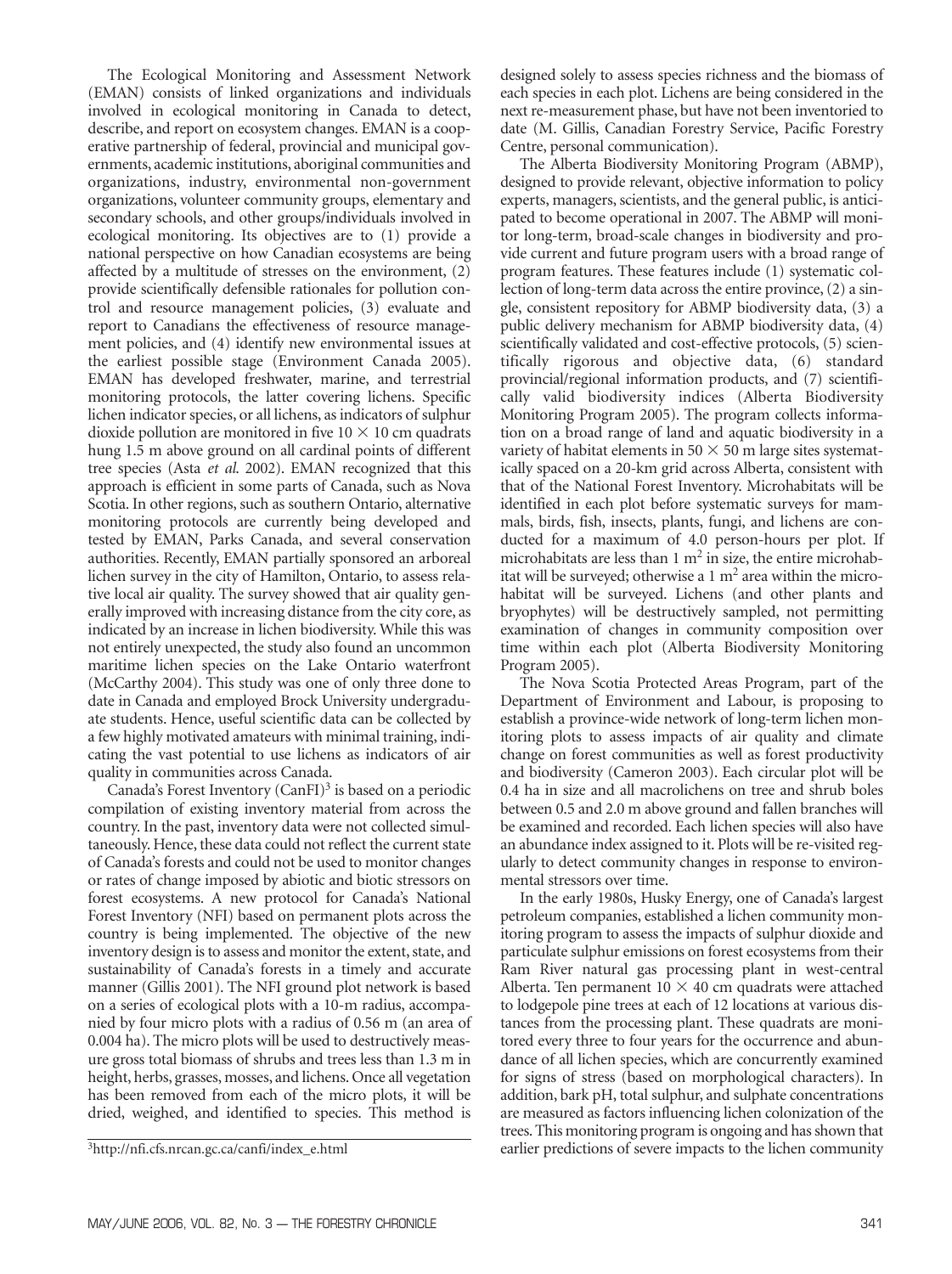in the vicinity of the processing plant were unfounded (D. McCoy, Husky Energy, personal communication).

Other industries monitoring lichen communities to detect impacts from pollutants include Celgar Pulp Co. Ltd. in Celgar and Westcoast Energy in Chetwyn, B.C., and Suncor and Syncrude in Fort McMurray, Alberta. In addition, numerous non-governmental organizations, such as the Wood Buffalo Environmental Organization in Fort McMurray, Alberta, and the Long Point World Biosphere Reserve at Long Point, Ontario, survey lichen communities in an effort to monitor impacts from pollutants on forest communities.

# Conclusions and Recommendations

Clearly, there is an increasing effort to use lichen communities as biomonitoring tools for a variety of forest disturbances in Canada. Many lichens are sensitive to changes in their environment, and their use as bioindicators of anthropogenic and natural disturbances and overall forest health is well documented in the literature. In Canada, numerous industries and provincial and federal government offices have implemented lichen biomonitoring programs over the past nearly three decades, each with its own monitoring protocol. These protocols employ varying sizes and shapes of sampling quadrats, sampling periods, sample substrata, and target lichen species, all in response to a specific point-source pollutant or ecophysiological region. There are efforts, most notably from EMAN, to standardize lichen monitoring protocols. Currently, there are no lichen biomonitoring programs to assess the impacts of climate change in Canada. The development of (1) a standard national lichen biomonitoring protocol so that monitoring efforts from various industries and government offices in the future can be compared and analyzed and (2) a lichen biomonitoring program to investigate the effects of climate change on lichen communities across Canada would provide data as a basis for the development of policies on biodiversity maintenance, management practices, and environmental impact in Canada's forests. Similar biomonitoring programs using lichens need to be developed for other forest disturbances, including wildfire, diseases, and timber harvesting. Nonetheless, existing biomonitoring programs, such as the NFI, have the potential to serve as mechanisms to collect and use lichen information as a means to monitor forest health.

# Acknowledgements

I thank Drs. A.V. Rice and M. Gillis for reviewing this manuscript and providing valuable suggestions and D. Johnson for reviewing the lichen species lists. This project was initiated during a Post-doctoral Visiting Fellowship with the Canadian Forest Service under the supervision of Drs. C. Campbell and B. McAfee in 2002/03; I thank both of them for their time, effort, and persistence.

# References

**Alberta Biodiversity Monitoring Program. 2005.** Field and Laboratory Data Collection Protocols for the Alberta Biodiversity Monitoring Program. Alberta Research Council. Vegreville, AB. Available from http://www.abmp.arc.ab.ca/index.htm

**Asta, J., W. Erhardt, M. Ferretti, F. Fornasier, U. Kirschbaum, P.L. Nimis, O.W. Purvis, S. Pirintsos, C. Scheidegger, C. Van Haluwyn and V. Wirth. 2002.** Mapping lichen diversity as an indicator of environmental quality. *In* P.L. Nimis, C. Scheidegger and P.A. Wolseley (eds). Monitoring with Lichens – Monitoring Lichens. pp. 273–279. Kluwer, Dordrecht, The Netherlands.

**Bacci, E., D. Calamari, C. Gaggi, R. Fanelli and M. Morosini. 1986.** Chlorinated hydrocarbons in lichen and moss samples from the Antarctic peninsula. Chemosphere 15: 747–754.

**Bari, A., A. Rosso, M.R. Minciardi, F. Troiani and R. Piervittori. 2001.** Analysis of heavy metals in atmospheric particulates in relation to their bioaccumulation in explanted *Pseudevernia furfuracea* thalli. Environ. Monit. Assess. 69: 205–220.

**Boonpragob, K. and T.H. Nash III. 1990.** Seasonal variation of elemental status in the lichen *Ramalina menziesii* Tayl. from two sites in southern California: evidence for dry deposition accumulation. Environ. Exp. Bot. 30: 415–428.

**Brodo, I.M., S. Duran Sharnoff and S. Sharnoff. 2001.** Lichens of North America. Yale University Press, New Haven, CT. 828 p.

**Cameron, R. 2003.** Lichen indicators of ecosystem health in Nova Scotia's protected areas. Proceedings of the 5<sup>th</sup> International Conference on Science and Management of Protected Areas, Victoria, B.C.

**Canters, K.J., H. Schöller, S. Ott and H.M. Jahns. 1991.** Microclimatic influences on lichen distribution and community development. Lichenologist 23: 237–252.

**Canadian Forest Service (CFS). 1999.** Forest Health in Canada: An Overview 1998. Nat. Resourc. Can., Can. For. Serv., Forest Health Network, Fredericton, NB.

**Enns, K.A. 1996.** Integrated Biomonitoring for Air Pollution Effects – Pacific and Yukon Region. Larkspur BC Ltd., Victoria, BC.

**Environment Canada. 2005.** Ecological Monitoring and Assessment Network. Environment Canada, Burlington, ON. Available at www. eman-rese.ca/eman/intro.html.

**Frahm, J.-P. and D. Klaus. 2001.** Bryophytes as indicators of recent climate fluctuations in central Europe. Lindbergia 26: 97–104.

**Freedman, B. 1995.** Environmental Ecology: The Ecological Effects of Pollution, Disturbance, and Other Stresses, 2nd Edition. Academic Press, San Diego, CA. 606 p.

**Galun, M. (ed.). 1988.** CRC Handbook of Lichenology. CRC Press, Boca Raton, FL.

**Gignac, L.D. 2001.** Bryophytes as indicators of climate change. Bryologist 104: 410–420.

**Gillis, M.D. 2001.** Canada's national forest inventory (responding to current information needs). Environ. Monit. Assess. 67: 121–129.

**Goward, T. and W.B. Schofield. 1983.** The lichens and bryophytes of Burns Bog, Fraser Delta, southwestern British Columbia. Syesis 16: 53–69.

**Green, T.G.A. and O.L. Lange. 1994.** Photosynthesis in poikilohydric organisms. *In* E.-D. Schulze and M.M. Caldwell (eds.). Ecophysiology of Photosynthesis (Ecological Studies 100). pp. 319–341. Springer-Verlag, Berlin.

Häffner, E., B. Lomský, V. Hynek, J.E. Hällgren, F. Batic and H. **Pfanz. 2001.** Air pollution and lichen physiology. Physiological responses of different lichens in a transplant experiment following an SO<sub>2</sub>-gradient. Water Air Soil Pollut. 131: 185-210.

**Hawksworth, D.L. and F. Rose. 1970.** Qualitative scale for estimating sulphur dioxide air pollution in England and Wales using epiphytic lichens. Nature 227: 145–148.

**Insarov, G.E., S.M. Semenov and I.D. Insarova. 1999.** A system to monitor climate change with epiphytic lichens. Environ. Monit. Assess. 55: 279–298.

**Intergovernmental Panel on Climate Change (IPCC). 2001.**Climate Change 2001 – Third Assessment Report. Cambridge University Press, Cambridge, UK.

**MacKenzie,D. 1986.**The rad-dosed reindeer.New Scientist 1539: 37–40. **McCarthy, D. 2004.** Arboreal lichens: indicators of air quality. Upwind Downwind 2004, A Practical Conference on Improving Air Quality, March 29–30, 2004, Hamilton, ON, Canada. Available at http://www.cleanair.hamilton.ca/conf/2004/pdf/presentations/Arbo real-Lichens-Indicators-of-Air-Quality-Dan-McCarthy.pdf